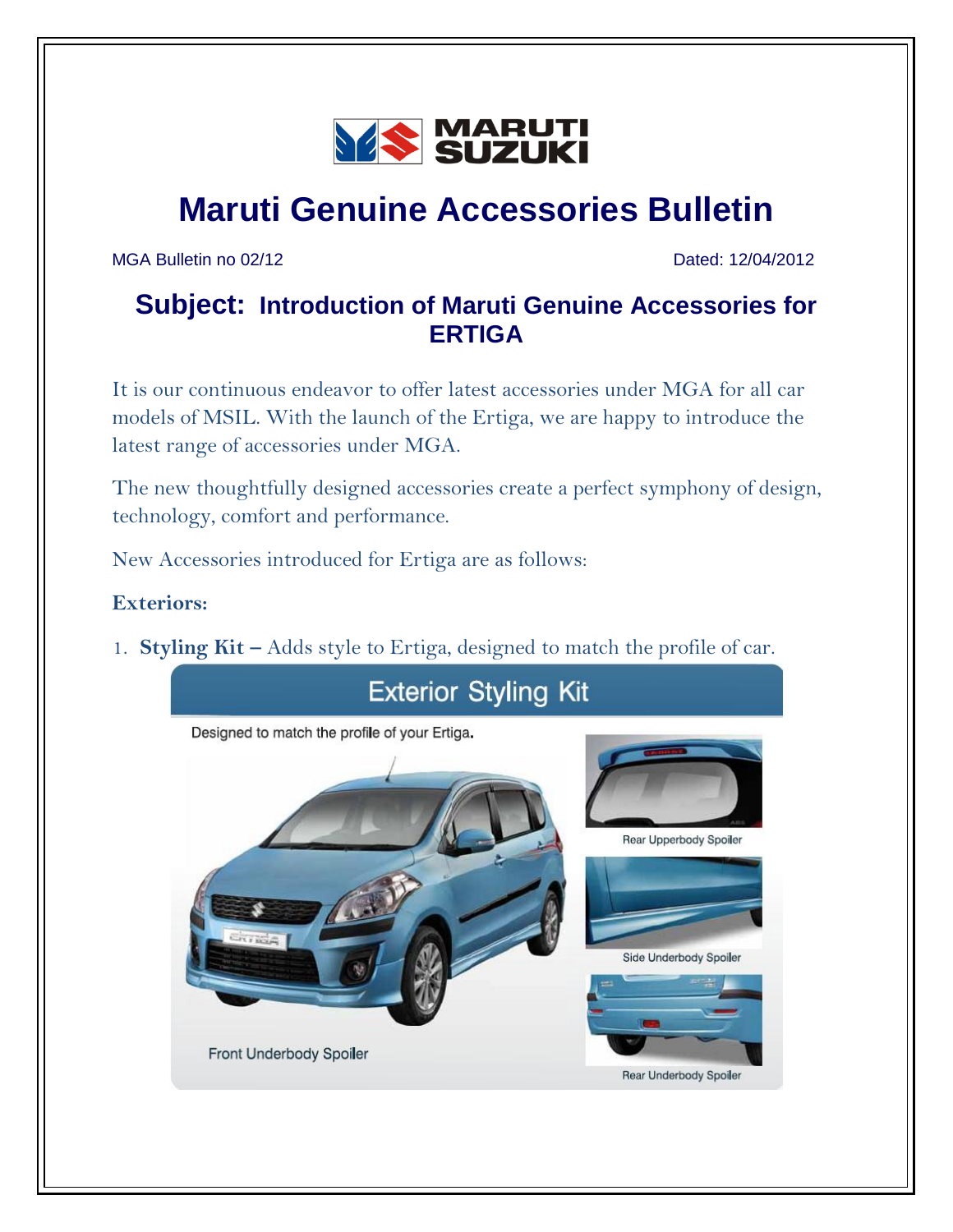| <b>Part Number</b><br><b>Part Description</b> |                 | Catg | <b>MRP</b> |
|-----------------------------------------------|-----------------|------|------------|
| Ertiga Roof End Spoiler                       | 83900M60M00     |      | 3490       |
| Ertiga Styling Kit                            | 990J0M60M07-020 |      | 22990      |

#### **2. Roof Luggage Carrier:** Available in 2 options (premium & Economy)



| <b>Part Description</b>      | <b>Part Number</b> | <b>CODE</b> | <b>MRP</b> |
|------------------------------|--------------------|-------------|------------|
| Roof Luggage Carrier-Premium | 990J0M60MR0-010    |             | 9990       |
| Roof Luggage Carrier-Economy | 990J0M60MR0-020    |             | 6990       |

#### 3. **ORVM with Turn Signal indicator –** Gives the car executive look



Part No. 990J0M75L06-010 MRP: Rs. 3990/- per set **4. Alloy wheel –** Gives an elegant & classy look & improves the ride quality



Part No. 43210M60M50-27N MRP: Rs. 4990/- per wheel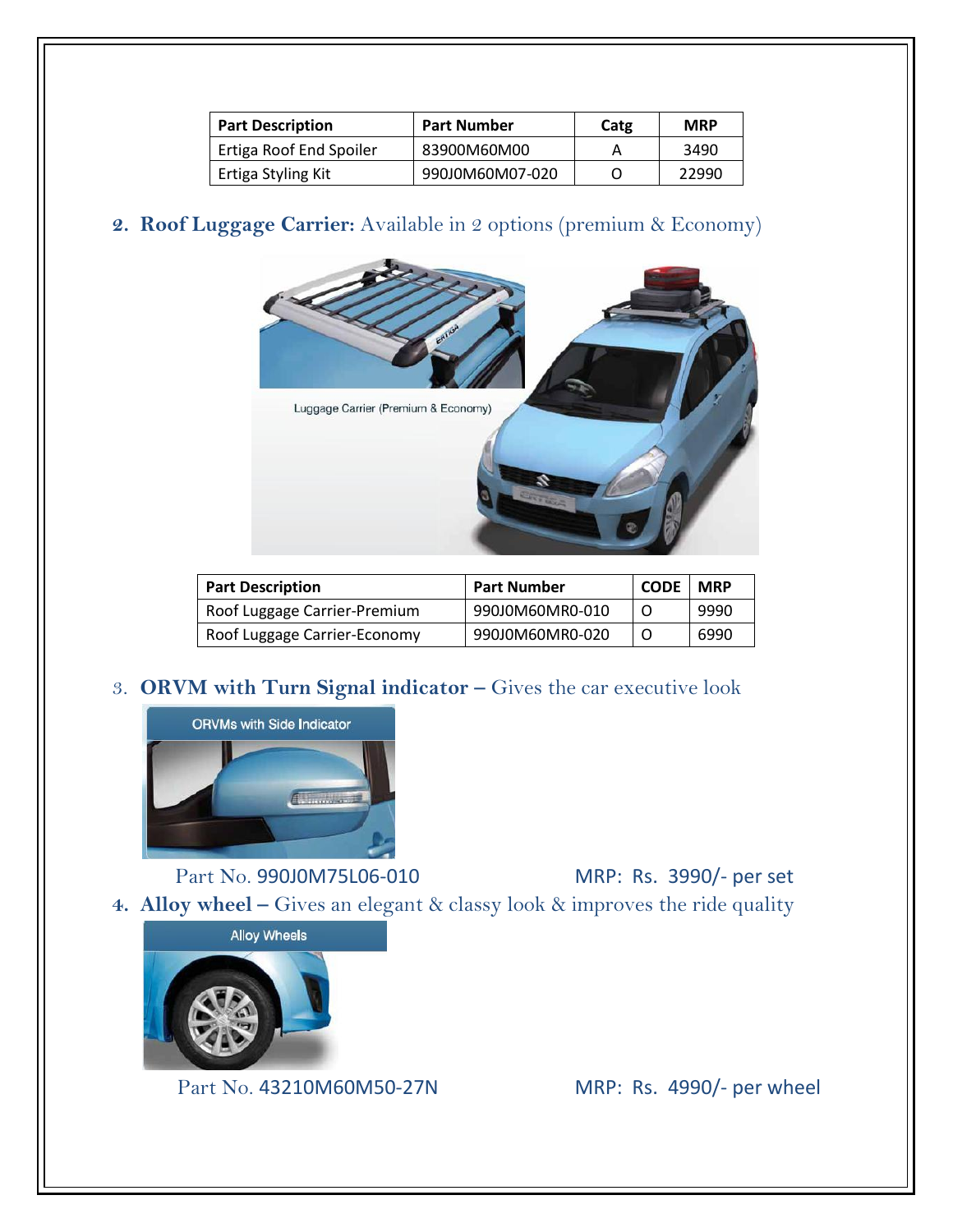5. **Wheel cover –** Engineered to ensure perfect fit, balance & elegant look.





6. **Body Graphics**: Available in four different designs. A superior quality artwork, these graphics have new and fresh designs that suits car body colour.



| <b>Part Description</b>         | <b>Part Number</b> | Catg | <b>MRP</b> |
|---------------------------------|--------------------|------|------------|
| Graphics (Windy Magic), Ertiga  | 990J0M60MJ2-010    | B    | 2200       |
| Graphics (Ertiga Dream), Ertiga | 990J0M60MJ2-020    | B    | 2250       |
| Grphics(Golden Ray), Ertiga     | 990J0M60MJ2-030    | B    | 2250       |
| Graphics(Breezy Wave), Ertiga   | 990J0M60MJ2-040    | В    | 3750       |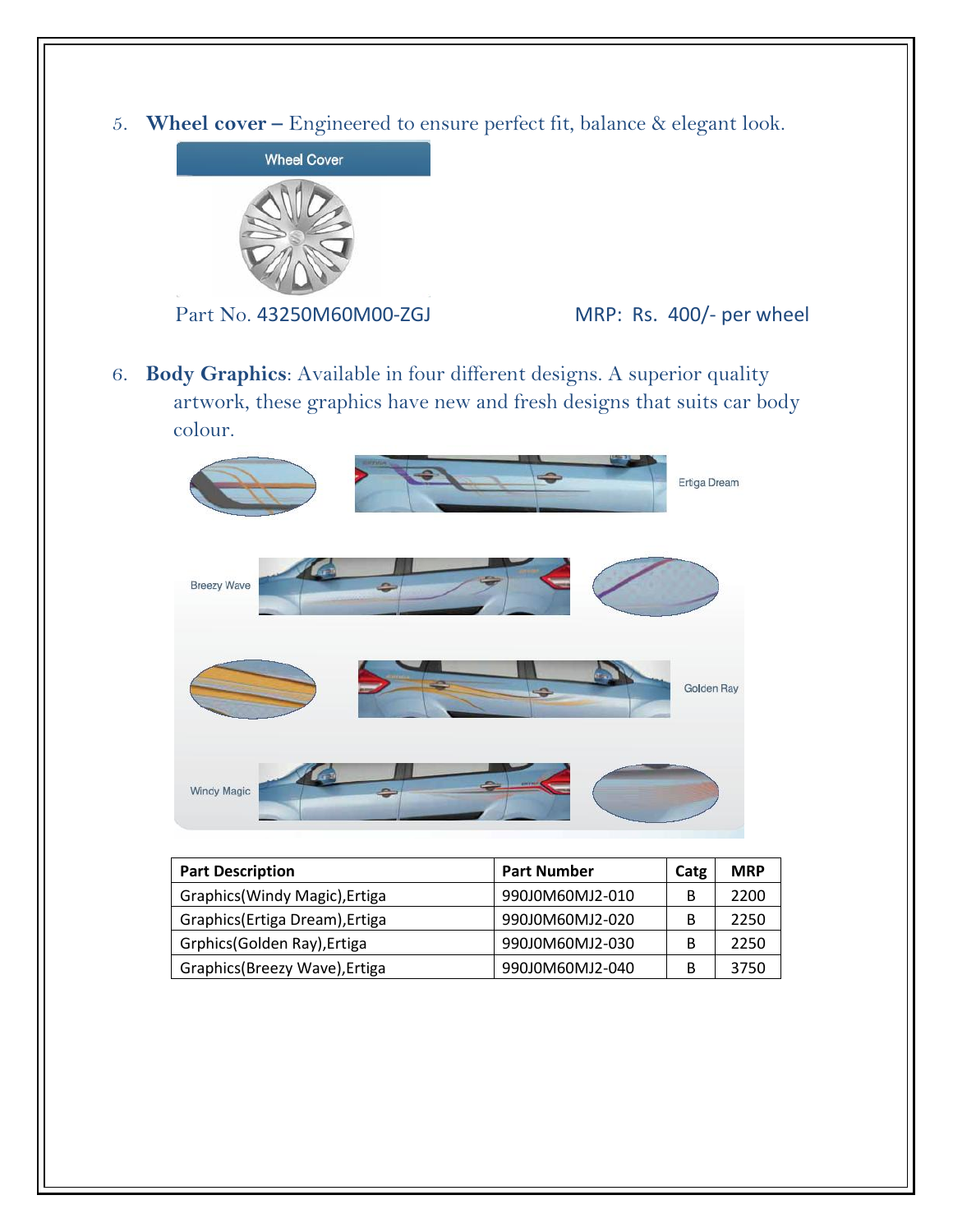7. **Body side molding –** Protects the door from scratches



Part No. 990J0M60M01-010 MRP: Rs. 1390/- per set

8. **Bumper corner protectors –** Protects from scratches & enhances the look of the vehicle.



Part No. 990J0M60M17-010 MRP: Rs. 650/- per set

9. **Door Visor:** Protects from rain when windows are open & enhances the looks**.**



Part No. 990J0M60MQ0-010 MRP: Rs. 1250/- per set

10. **Mud flaps –** Made from high quality material & matches the profile of the car perfectly.

Part No. 990J0M60M00-010 MRP: Rs. 395/- per set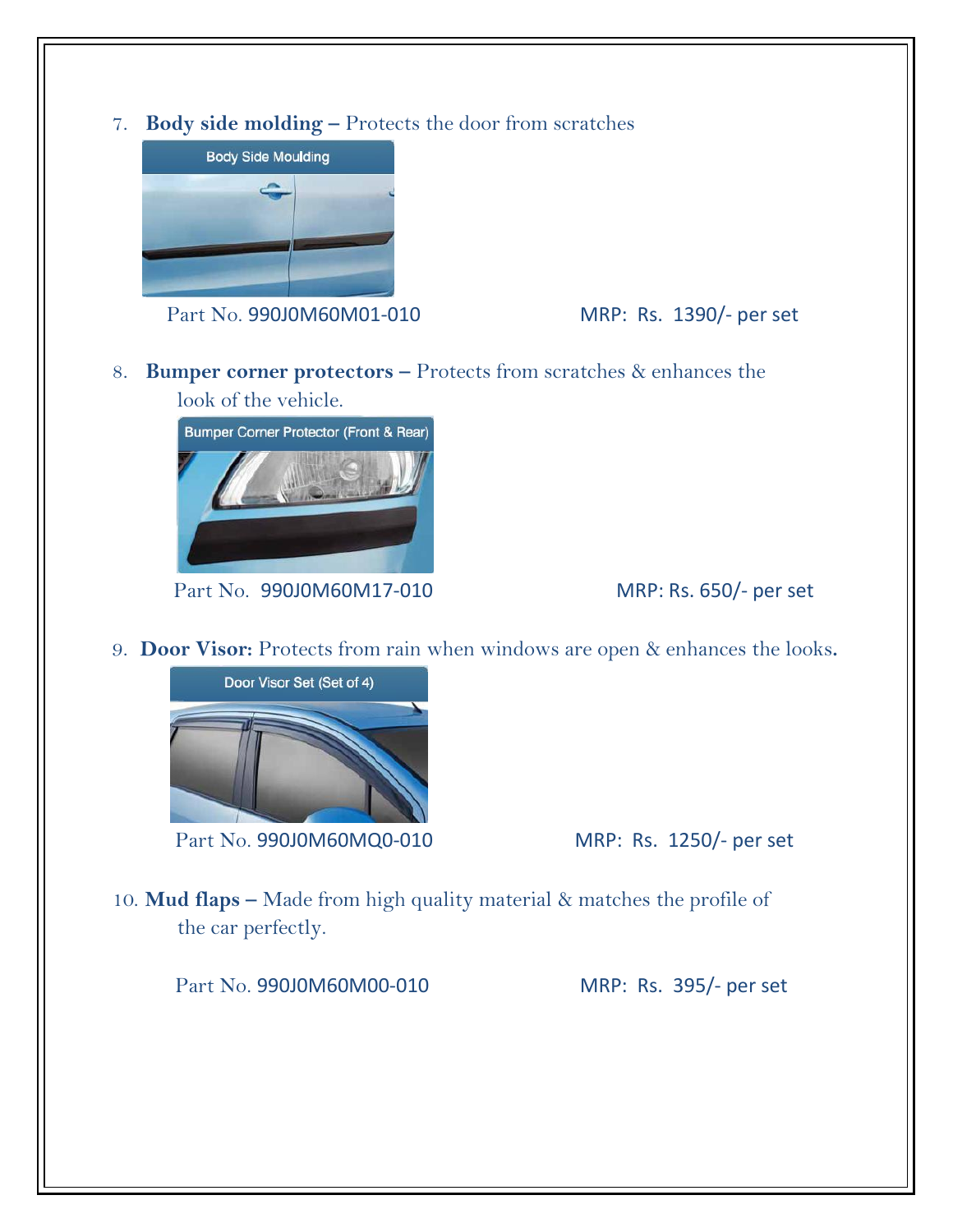11. **Vision Plus –** Better visibility, customized to the vehicle electrical system.



Part No. 990J0M60M11-030 MRP: Rs. 3890/- per set

#### 12. **Body Cover –** Protects body paint & scratches



Part No. 990J0M60M02-010/020 MRP: Rs. 1190/- per set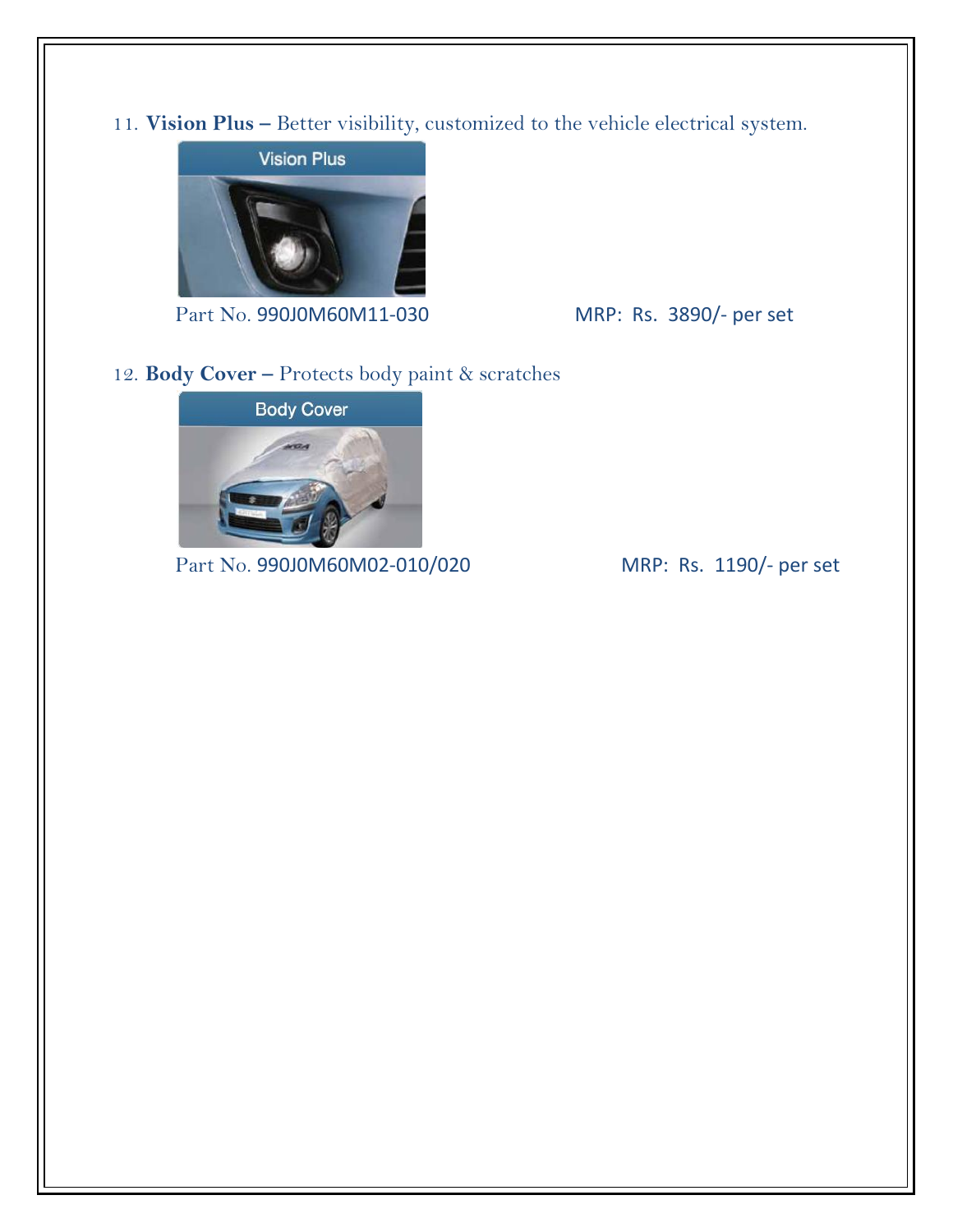### **Interiors:**

1. **Interior Styling kit**: Improve the car interiors with artistic interior styling kit available in three different shades i.e. Wooden, Steel, and Carbon applicable for all Ertiga models.









| <b>Part Description</b>                      | Part No         | <b>MRP</b> |
|----------------------------------------------|-----------------|------------|
| Interior Styling Kit, Zdi/Zxi/Vdi/Vxi Wood   | 990J0M74LPJ-040 | 5990       |
| Interior Styling Kit, Zdi/Zxi/Vdi/Vxi Carbon | 990J0M74LPJ-050 | 5990       |
| Interior Styling Kit, Zdi/Zxi/Vdi/Vxi Steel  | 990J0M74LPJ-060 | 5990       |
| Interior Styling Kit, Ldi/Lxi PU wood        | 990J0M74LPJ-010 | 4990       |
| Interior Styling Kit, Ldi/Lxi PU Carbon      | 990J0M74LPJ-020 | 4990       |
| Interior Styling Kit, Ldi/Lxi PU steel       | 990J0M74LPJ-030 | 4990       |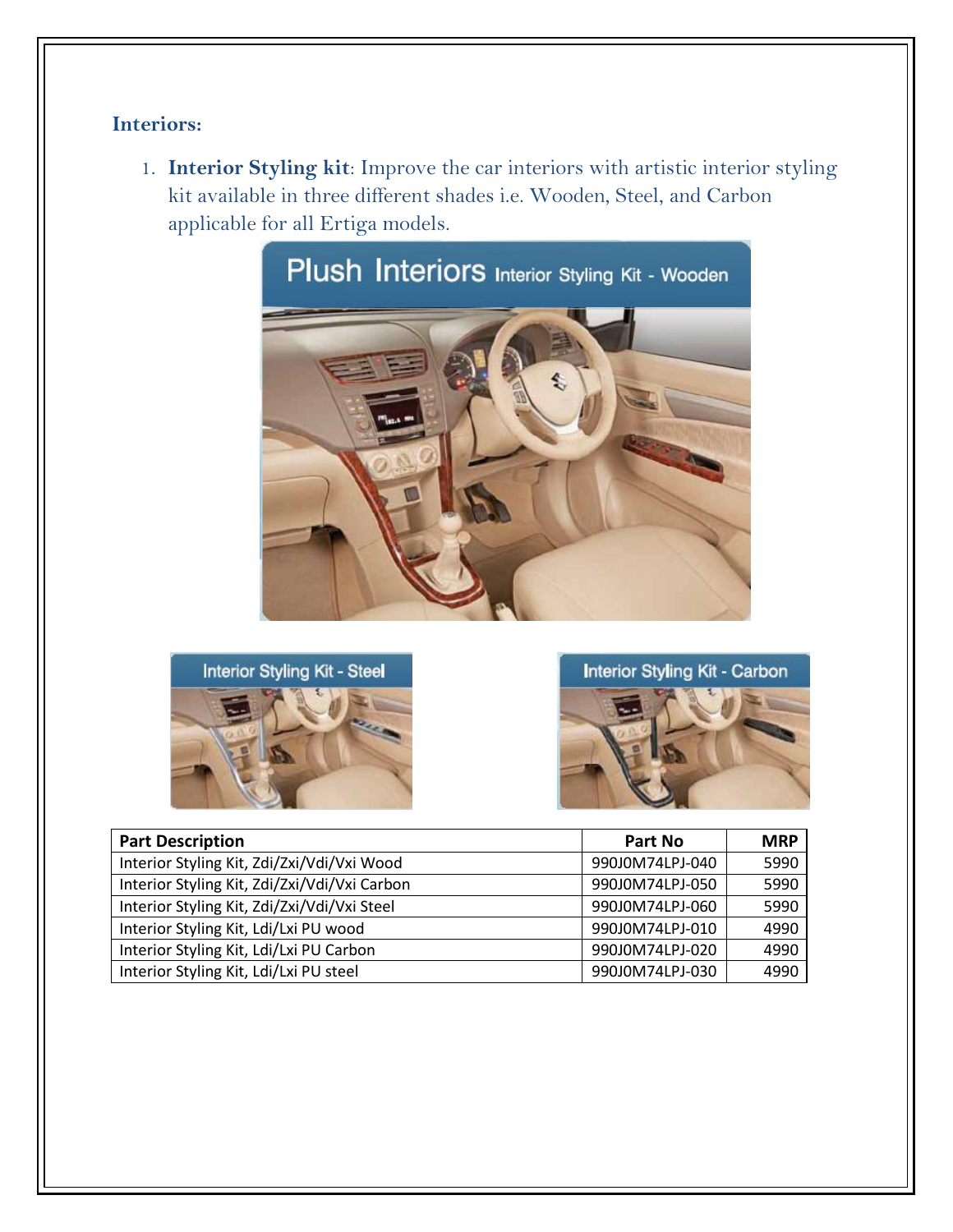## 2. **Seat Cover** – A whole new range of Fabric, Art leather

# **Stylish Seat Covers**



\*Available in Fabric & Art Leather.

| <b>Part Description</b>                  | <b>Part Number</b> | Catg         | <b>MRP</b> |
|------------------------------------------|--------------------|--------------|------------|
| Scr Fab (Beg Bols&Beg Jute)Lxi           | 990J0M60MB4-010    | <sub>B</sub> | 4290       |
| Scr Fab(Beg Bol& Brw Bol)Lxi             | 990J0M60MB4-040    | B            | 3990       |
| Scr Fab(Beg Bol& Brw Jac) Vxi            | 990J0M60MB4-060    | B            | 4390       |
| Scr Fab(Beg Bol& Pile Plane)Lxi          | 990J0M60MB4-030    | B            | 4590       |
| Scr Fab(Beg Bol& Pile Plane) Vxi         | 990J0M60MB4-070    | B            | 4890       |
| Scr Fab(Beg Bol&Beg Jute)Vxi             | 990J0M60MB4-050    | B            | 4590       |
| Scr Fab(Beg Bol&Brw Bol)Vxi              | 990J0M60MB4-080    | <sub>B</sub> | 4290       |
| Scr Fab(Beg Bol&Brw Jac)Lxi              | 990J0M60MB4-020    | B            | 4090       |
| Scr Lxi Bisque Pu Leather                | 990J0M60MB3-030    | B            | 4990       |
| Scr Lxi Bisque Pu Leather                | 990J0M60MB3-310    | <sub>B</sub> | 5390       |
| Scr Lxi Bisque With Embroidery           | 990J0M60MB3-150    | B            | 5190       |
| Scr Lxi Black Perf & Bisque Pu Leather   | 990J0M60MB3-110    | B            | 4990       |
| Scr Lxi Blk Perf & Bisque Pu Leather     | 990J0M60MB3-230    | B            | 5390       |
| Scr Lxi Black Pu Leather                 | 990J0M60MB3-010    | B            | 4990       |
| Scr Lxi Crm Pu Leather                   | 990J0M60MB3-020    | B            | 4990       |
| Scr Lxi Gray Pu Leather                  | 990J0M60MB3-040    | <sub>B</sub> | 4990       |
| Scr Vxi Bisque Pu Leather                | 990J0M60MB3-270    | B            | 5590       |
| Scr Vxi Blk Pu Leather                   | 990J0M60MB3-290    | <sub>B</sub> | 5390       |
| Scr Vxi Cherry Bodex & Bisque Pu Leather | 990J0M60MB3-170    | B            | 5390       |
| Scr Vxi Crm Pu Leather                   | 990J0M60MB3-300    | <sub>B</sub> | 5390       |
| Scr Vxi Gray Pu Leather                  | 990J0M60MB3-320    | B            | 5390       |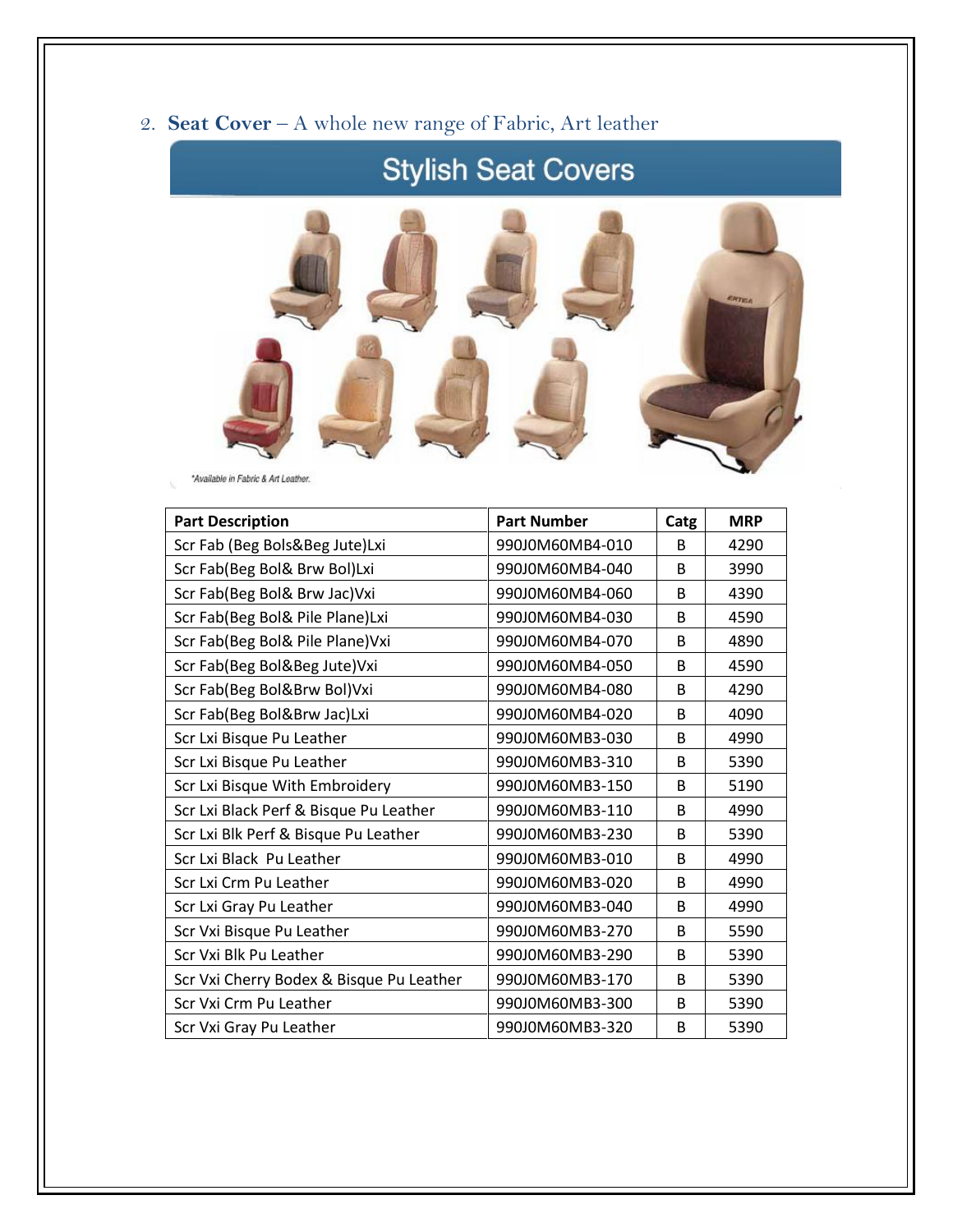3. **Mats** – Available in Designer, Carpet and PVC options. All mats now with anti Skid Holder.



Floor Mats (PVC, Designer & Carpet)

| <b>Part Description</b>            | <b>Part Number</b> | <b>CODE</b> | <b>MRP</b> |
|------------------------------------|--------------------|-------------|------------|
| Pvc Designer Mat (Ertiga)          | 990J0M60MA1-010    | В           | 1980       |
| Full Floor Mat-Black(Ertiga)       | 990J0M60MA2-030    | В           | 1345       |
| Full Floor Mat-Transparent(Ertiga) | 990J0M60MA2-040    | B           | 1790       |
| Carpet Mat Carera (Ertiga)         | 990J0M60MA4-010    | В           | 1690       |
| Carpet Mat Boxer (Ertiga)          | 990J0M60MA4-020    | В           | 1690       |
| Carpet Mat-Karting(Ertiga)         | 990J0M60MA4-030    | В           | 1190       |

**4. Door sill guard** – Protects the paint & further enhances the looks



**P**art No. 990J0M60MP6-010 MRP: Rs. 450/- per set

5. **Power window** – Roll down & up windows with ease and comfort.



Front Part No. 990J0M60M03-010 MRP: Rs. 7050/- per set Rear Part No. 990J0M60M03-020 MRP: Rs. 6170/- per set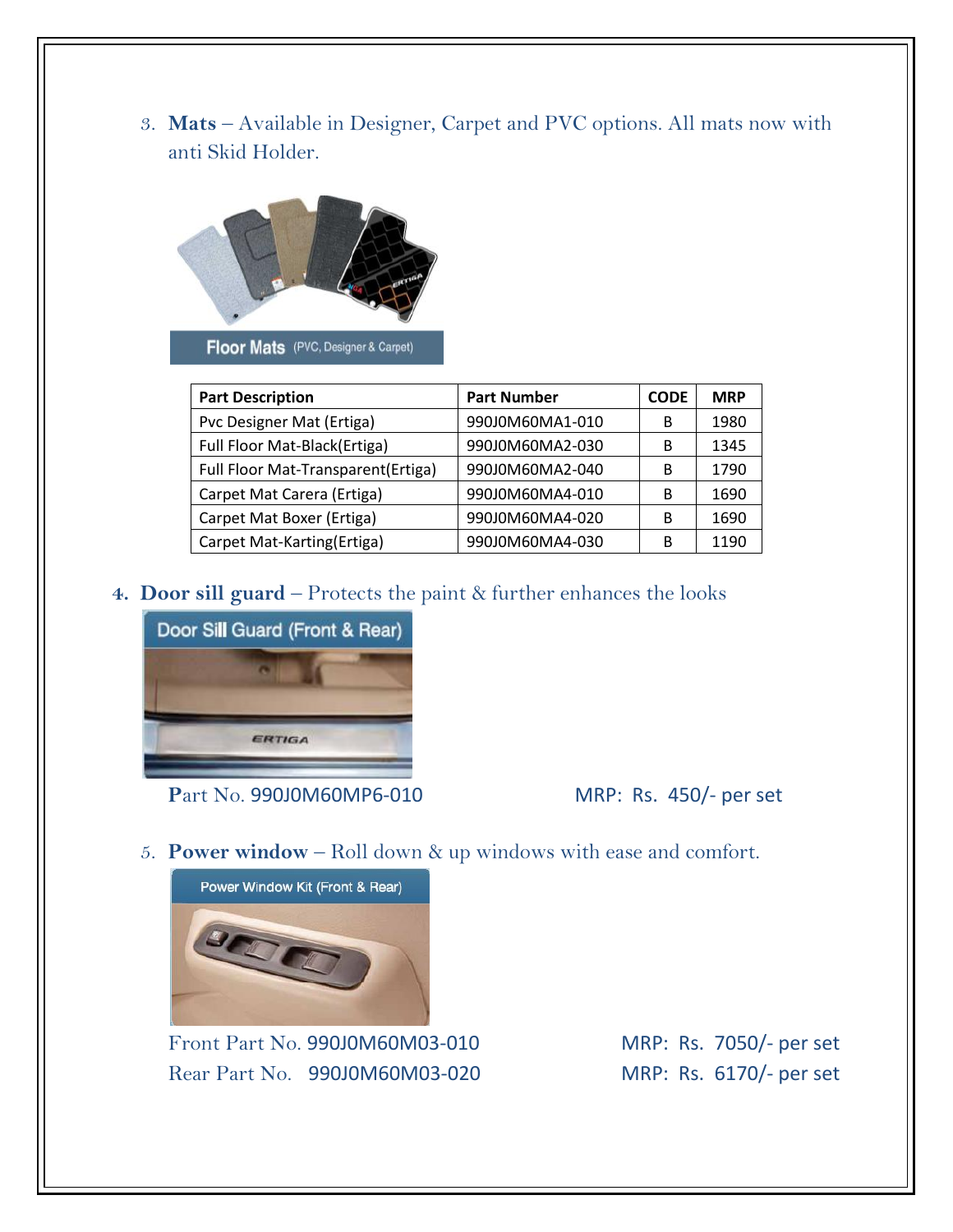6. **Gear Lock –** Provides additional safety



Front Part No. 990J0M75L14-010 MRP: Rs. 1390/- per set

### **Infotainment:**

1. **Integrated Audio System**:



Integrated Audio System



Integrated Audio System - Premium Part No. 39101M74LA0-R8R Part No. 990J0M60MD3-010 MRP: Rs. 11990/- per set MRP: Rs. 15990/- per set

2. **Audio System:** In addition to above vast range of JVC, Sony, Kenwood stereo systems with different features like Aux In, USB Port, DVD, Bluetooth, Multimedia Screen etc.

Attached is the price list of the complete range of accessories available for the Ertiga.

We are confident that above accessories range will add more attitude, style, comfort, performance to the Ertiga.